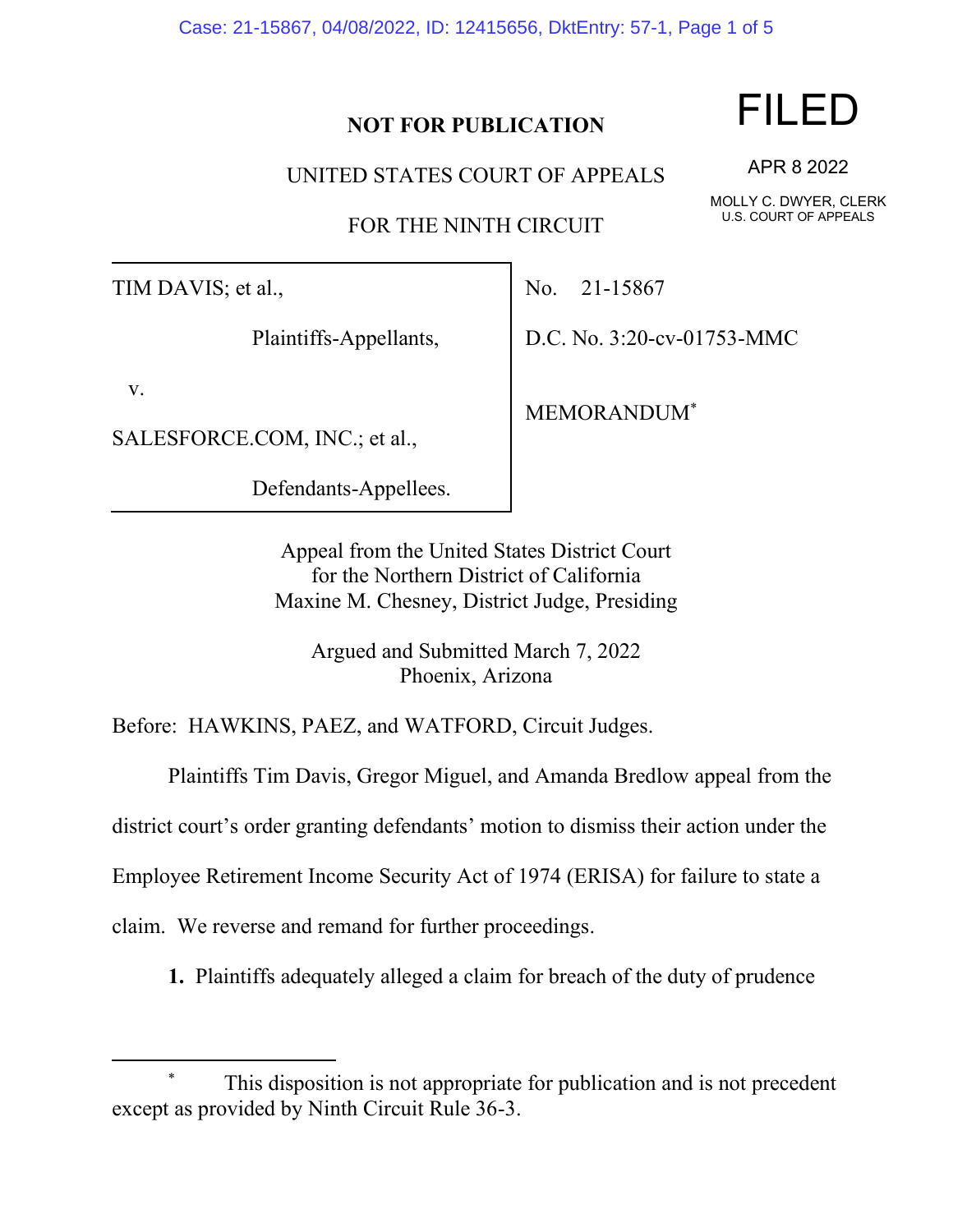under the pleading standard articulated in *Bell Atlantic Corp. v. Twombly*, 550 U.S. 544 (2007), and *Ashcroft v. Iqbal*, 556 U.S. 662 (2009). ERISA's duty of prudence is "derived from the common law of trusts," such that a fiduciary "has a continuing duty of some kind to monitor investments and remove imprudent ones." *Tibble v. Edison Int'l*, 575 U.S. 523, 528–30 (2015) (citation omitted); *see* 29 U.S.C.  $\S 1104(a)(1)(B)$ . Accepting the allegations in the first amended complaint as true, as we must, plaintiffs have stated a plausible claim that defendants imprudently failed to select lower-cost share classes or collective investment trusts with substantially identical underlying assets.

Plaintiffs identify two lower-cost JPMorgan share classes (R5 and R6) that they allege were available substitutes for nine JPMorgan SmartRetirement mutual funds offered by the plan during the class period. As to those nine JPMorgan funds, plaintiffs allege that "the more expensive share classes chosen by Defendants were the same in every respect other than price [as] their less expensive counterparts." Accepted as true, plaintiffs' allegations plausibly suggest that defendants acted imprudently by failing to switch to the lower-cost alternatives. As we have held, "a trustee cannot ignore the power the trust wields to obtain favorable investment products, particularly when those products are substantially identical—other than their lower cost—to products the trustee has already selected." *Tibble v. Edison Int'l*, 843 F.3d 1187, 1198 (9th Cir. 2016) (en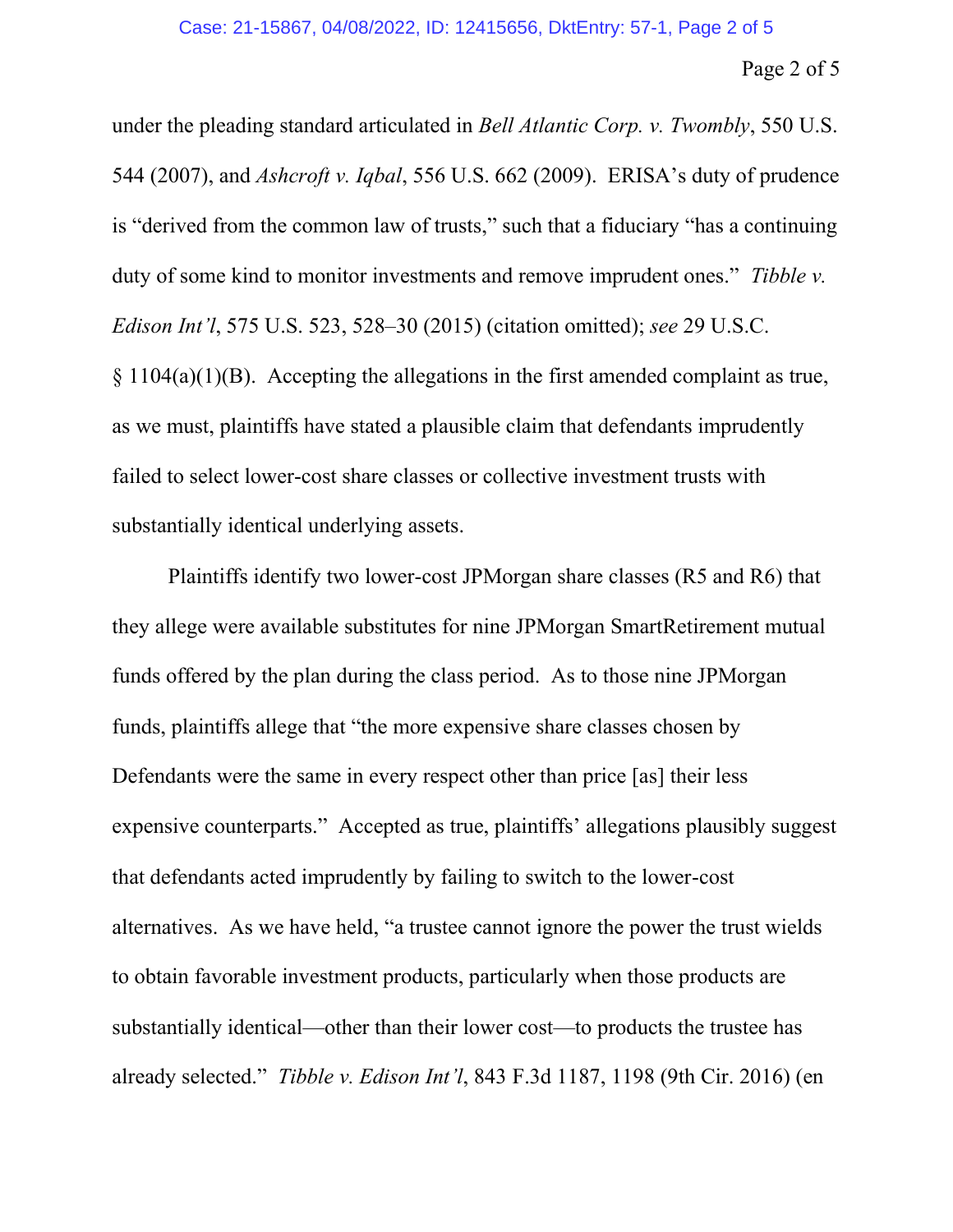Page 3 of 5

banc).

Defendants respond by arguing, as a factual matter, that the plan held R5 class shares of the nine JPMorgan SmartRetirement funds all along. According to defendants, documents of which the district court took judicial notice show that the Institutional class shares held by the plan were simply renamed R5 in 2017. But even if defendants are correct on this point—a matter we do not think can be resolved based on the judicially noticed documents alone, which themselves contain ambiguities—plaintiffs also allege that defendants acted imprudently by failing to switch to the R6 class earlier, and the judicially noticed documents support plaintiffs' allegation that the R6 class had a lower expense ratio than the R5 class.

Defendants further argue that the R6 class did not include revenue sharing, which explains why that class of shares had a lower expense ratio than the R5 class, and thus provides an obvious alternative explanation for why defendants offered beneficiaries the R5 class rather than the R6 class. That explanation is plausible, and defendants may well be able to substantiate it at the summary judgment stage. But the judicially noticed documents on which defendants rely to support their argument are not sufficient at the pleading stage to render plaintiffs' facially plausible allegations inadequate. "If there are two alternative explanations, one advanced by defendant and the other advanced by plaintiff, both of which are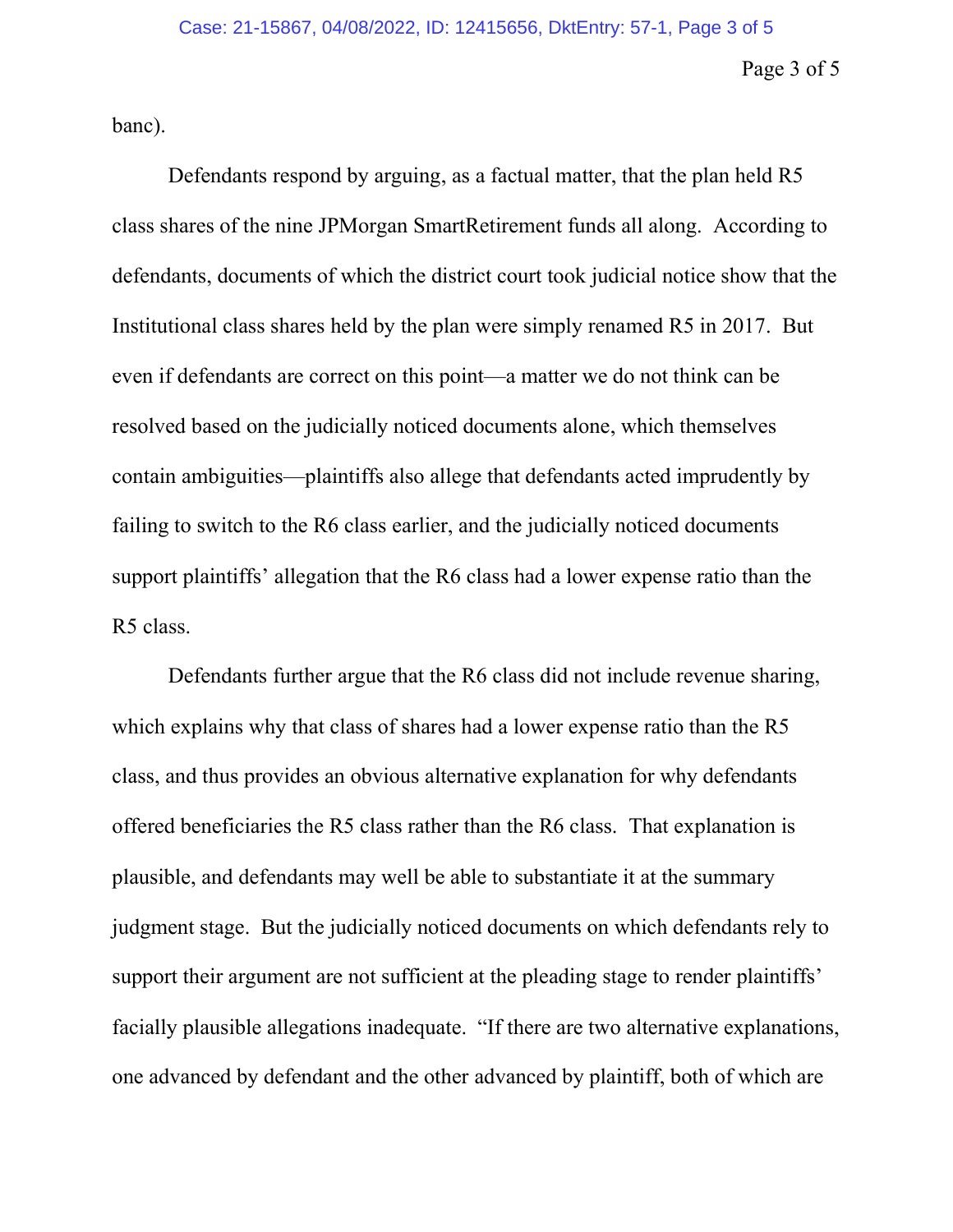## Page 4 of 5

plausible, plaintiff's complaint survives a motion to dismiss under Rule 12(b)(6)." *Starr v. Baca*, 652 F.3d 1202, 1216 (9th Cir. 2011).

Plaintiffs have also adequately alleged, in the alternative, that defendants imprudently failed to investigate and timely switch to available collective investment trusts, which plaintiffs allege had "the same underlying investments and asset allocations as their mutual fund counterparts" but had better annual returns and a lower net expense ratio. Plaintiffs allege that (1) defendants replaced the nine JPMorgan SmartRetirement mutual funds with lower-cost collective investment trusts in 2019, (2) defendants could have done so as early as 2010, (3) the plan's written investment policy expressly permitted investment in collective investment trusts, and (4) defendants' decision "to switch the Plan's JPMorgan target date funds in 2019 to JPMorgan target date [collective investment trusts] was an unjustified delay that cost Plan participants millions of dollars." Based on these allegations, which again we must accept as true, defendants' retention of allegedly higher-cost target date funds over collective investment trusts cannot simply be deemed reasonable as a matter of law without further factual development. *See Tibble*, 575 U.S. at 530. Whether the different regulatory regimes governing mutual funds and collective investment trusts justified defendants' delay in making the switch earlier is itself a factual issue that